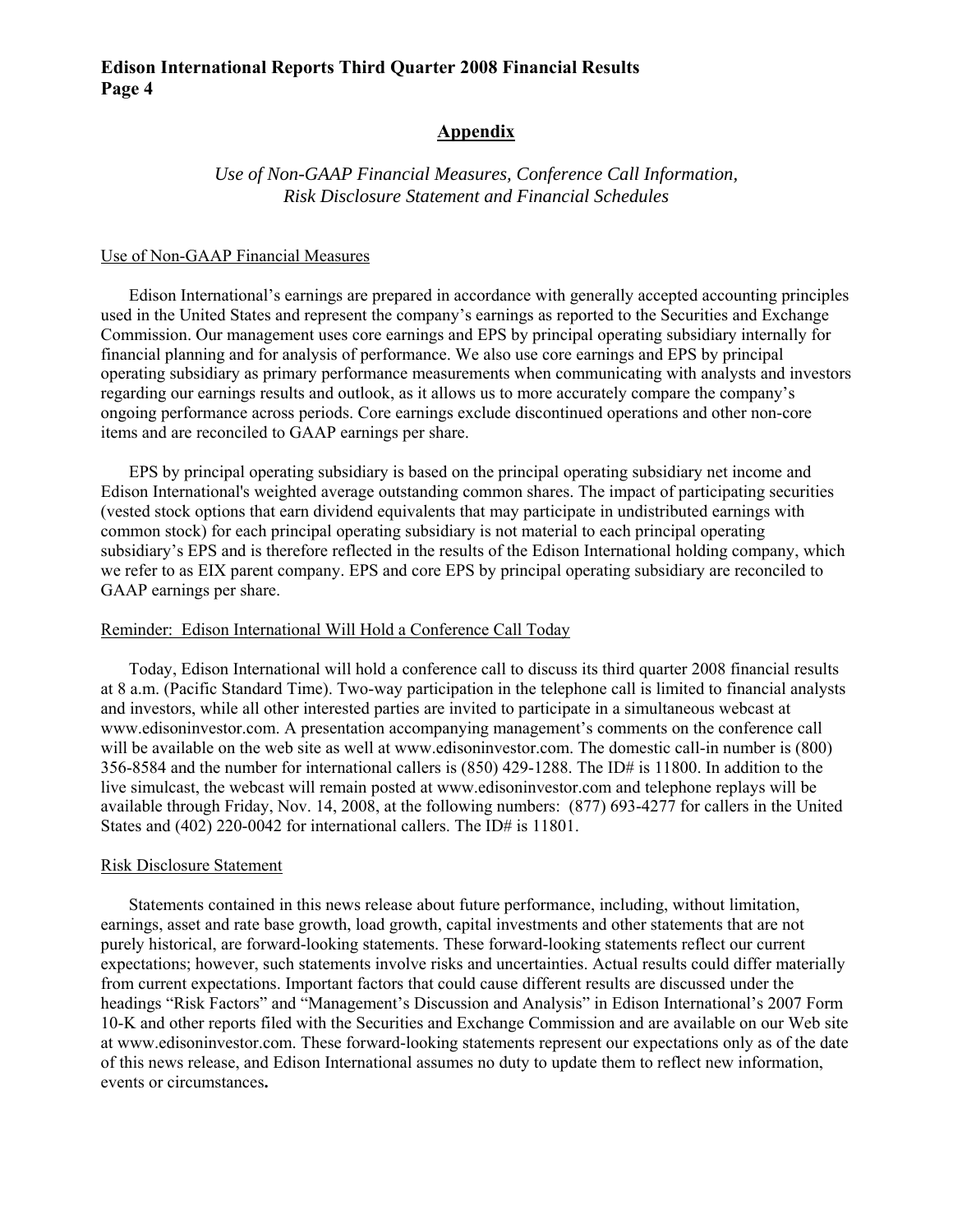#### **Summary Financial Schedules**

#### **Third Quarter GAAP Earnings Per Share**

|                                                | Quarter Ended September 30, |        |           |
|------------------------------------------------|-----------------------------|--------|-----------|
| <b>Earnings (Loss) Per Share (Unaudited)</b>   | 2008                        | 2007   | Change    |
| <b>SCE</b>                                     | \$0.72                      | \$0.80 | \$ (0.08) |
| EMG                                            | 0.64                        | 0.64   |           |
| EIX parent company and other                   | (0.05)                      | (0.03) | (0.02)    |
| EIX GAAP earnings from continuing operations   | 1.31                        | 1.41   | (0.10)    |
| EIX GAAP earnings from discontinued operations | 0.02                        | (0.01) | 0.03      |
| $EIX GAP$ earnings <sup>1</sup>                | \$1.33                      | \$1.40 | \$ (0.07) |
| EIX diluted earnings                           | \$1.33                      | \$1.39 | \$ (0.06) |

<sup>1</sup> The impact of participating securities is included in EIX parent company and other and was  $$(0.02)$  per share in both the third quarter of 2008 and the third quarter of 2007.

#### **Third Quarter Reconciliation of Core Earnings Per Share to GAAP Earnings Per Share**

|                                              | Quarter Ended September 30, |        |           |
|----------------------------------------------|-----------------------------|--------|-----------|
| <b>Earnings (Loss) Per Share (Unaudited)</b> | 2008                        | 2007   | Change    |
| Core Earnings <sup>1</sup>                   |                             |        |           |
| <b>SCE</b>                                   | \$0.87                      | \$0.80 | \$0.07    |
| EMG                                          | 0.64                        | 0.64   |           |
| EIX parent company and other                 | (0.05)                      | (0.03) | (0.02)    |
| EIX core earnings                            | 1.46                        | 1.41   | 0.05      |
| Non-core items                               |                             |        |           |
| $SCE$ – regulatory item                      | (0.15)                      |        | (0.15)    |
| $EMG$ – discontinued operations              | 0.02                        | (0.01) | 0.03      |
| Total non-core items                         | (0.13)                      | (0.01) | (0.12)    |
| $EIX GAAP$ earnings <sup>1</sup>             | \$1.33                      | \$1.40 | \$ (0.07) |

<sup>1</sup> See Use of Non-GAAP Financial Measures on page 4. The impact of participating securities is included in EIX parent company and other and was \$(0.02) per share in both the third quarter of 2008 and the third quarter of 2007.

## **Third Quarter GAAP Earnings**

|                                                | Quarter Ended September 30, |       |        |
|------------------------------------------------|-----------------------------|-------|--------|
| Earnings (Loss) (in millions) (Unaudited)      | 2008                        | 2007  | Change |
| <b>SCE</b>                                     | \$235                       | \$262 | \$(27) |
| EMG                                            | 208                         | 207   |        |
| EIX parent company and other                   | (10)                        | (4)   | (6)    |
| EIX GAAP earnings from continuing operations   | 433                         | 465   | (32)   |
| EIX GAAP earnings from discontinued operations |                             | (4)   | 10     |
| EIX GAAP earnings                              | \$439                       | \$461 | \$(22) |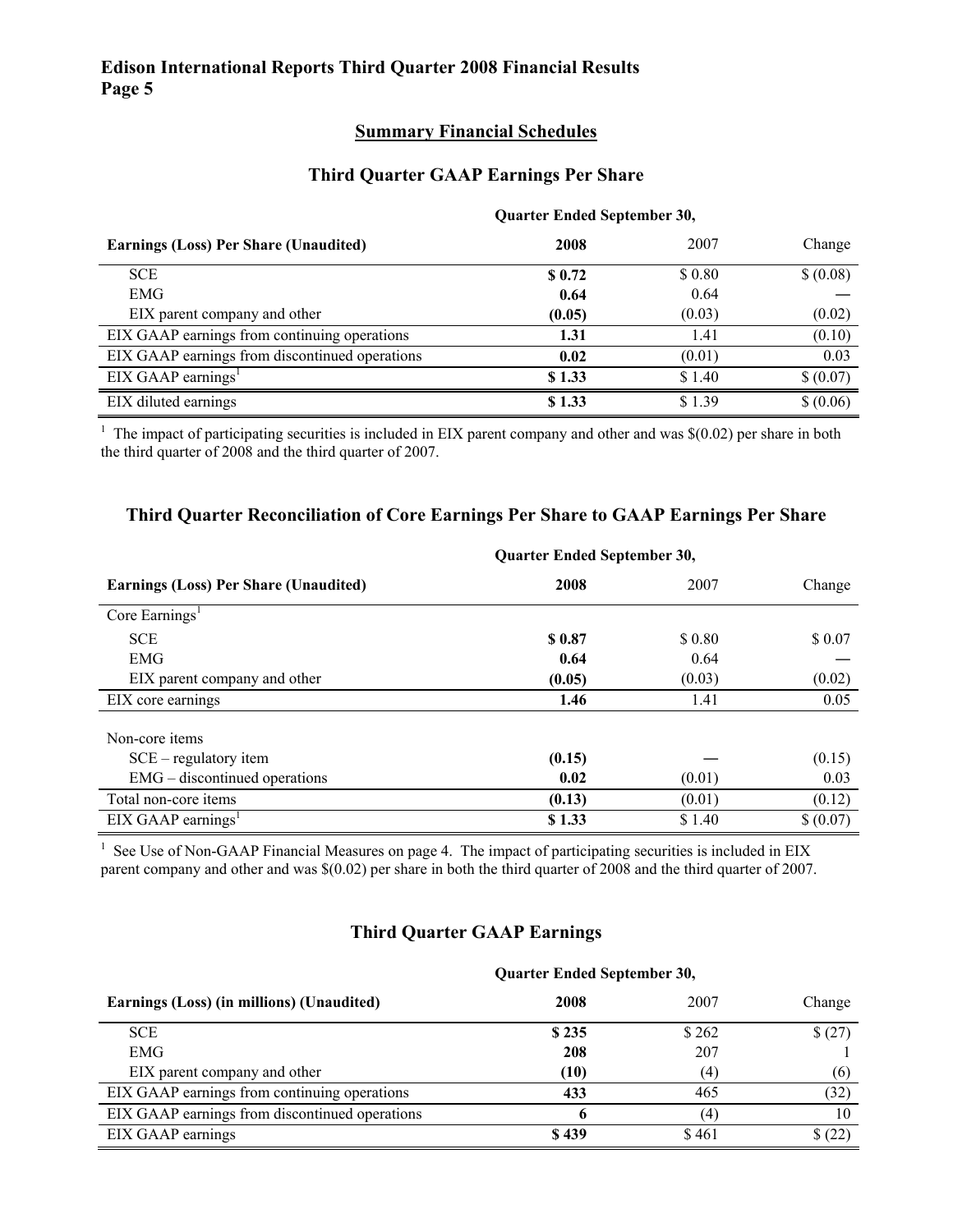|                                           | Quarter Ended September 30, |                   |        |
|-------------------------------------------|-----------------------------|-------------------|--------|
| Earnings (Loss) (in millions) (Unaudited) | 2008                        | 2007              | Change |
| Core Earnings <sup>1</sup>                |                             |                   |        |
| <b>SCE</b>                                | \$284                       | \$262             | \$22   |
| <b>EMG</b>                                | 208                         | 207               |        |
| EIX parent company and other              | (10)                        | $\left( 4\right)$ | (6)    |
| EIX core earnings                         | 482                         | 465               | 17     |
| Non-core items                            |                             |                   |        |
| $SCE$ – regulatory item                   | (49)                        |                   | (49)   |
| $EMG$ – discontinued operations           | o                           | (4)               | 10     |
| Total non-core items                      | (43)                        | $\left( 4\right)$ | (39)   |
| EIX GAAP earnings                         | \$439                       | \$461             | \$(22) |

# **Third Quarter Reconciliation of Core Earnings to GAAP Earnings**

<sup>1</sup> See Use of Non-GAAP Financial Measures on page 4.

#### **Year-to-Date GAAP Earnings Per Share**

#### **Year-to-date September 30,**

| <b>Earnings (Loss) Per Share (Unaudited)</b> | 2008   | 2007   | Change    |
|----------------------------------------------|--------|--------|-----------|
| <b>SCE</b>                                   | \$1.66 | \$1.80 | \$ (0.14) |
| <b>EMG</b>                                   | 1.47   | 0.96   | 0.51      |
| EIX parent company and other                 | (0.10) | (0.07) | (0.03)    |
| EIX GAAP earnings from continuing operations | 3.03   | 2.69   | 0.34      |
| EIX GAAP earnings <sup>1</sup>               | \$3.03 | \$2.69 | \$0.34    |
| EIX diluted earnings                         | \$3.02 | \$2.67 | \$0.35    |

 $\overline{1}$  The impact of participating securities is included in EIX parent company and other and was  $\$(0.04)$  per share for 2008 and \$(0.03) per share for 2007.

### **Year-to-Date Reconciliation of Core Earnings Per Share to GAAP Earnings Per Share**

| Year-to-date September 30,                   |        |        |         |  |
|----------------------------------------------|--------|--------|---------|--|
| <b>Earnings (Loss) Per Share (Unaudited)</b> | 2008   | 2007   | Change  |  |
| Core Earnings <sup>1</sup>                   |        |        |         |  |
| <b>SCE</b>                                   | \$1.81 | \$1.70 | \$ 0.11 |  |
| EMG                                          | 1.47   | 1.41   | 0.06    |  |
| EIX parent company and other                 | (0.10) | (0.07) | (0.03)  |  |
| EIX core earnings                            | 3.18   | 3.04   | 0.14    |  |
| Non-core items                               |        |        |         |  |
| $SCE - regulatory/tax$ items                 | (0.15) | 0.10   | (0.25)  |  |
| $EMG$ – early debt retirement                |        | (0.45) | 0.45    |  |
| Total non-core items                         | (0.15) | (0.35) | 0.20    |  |
| $EIX GAAP$ earnings <sup>1</sup>             | \$3.03 | \$2.69 | \$0.34  |  |

<sup>1</sup> See Use of Non-GAAP Financial Measures on page 4. The impact of participating securities is included in EIX parent company and other and was \$(0.04) per share for 2008 and \$(0.03) per share for 2007.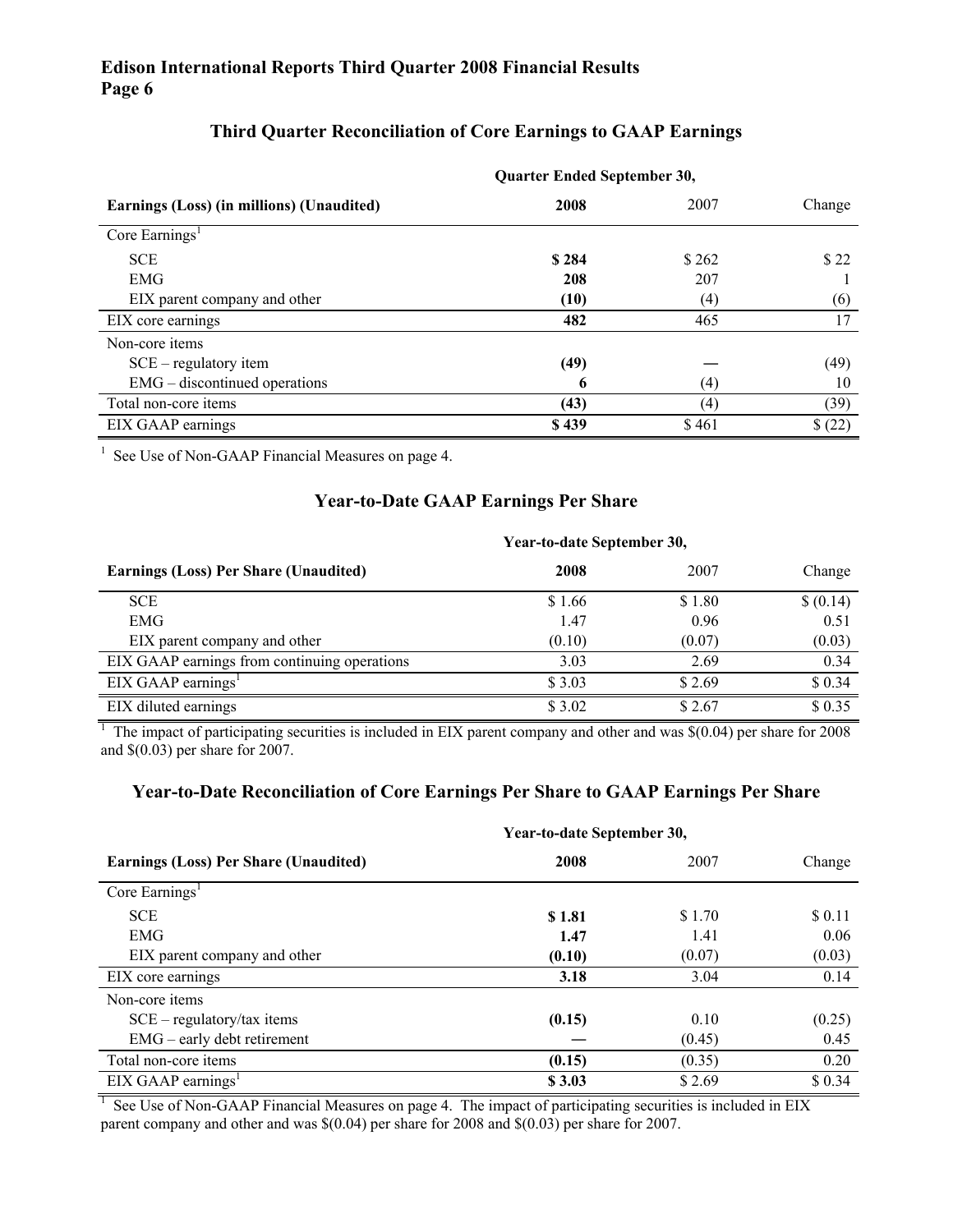# **Year-to-Date GAAP Earnings**

|                                                | Year-to-date September 30, |       |         |  |
|------------------------------------------------|----------------------------|-------|---------|--|
| Earnings (Loss) (in millions) (Unaudited)      | 2008                       | 2007  | Change  |  |
| <b>SCE</b>                                     | \$542                      | \$587 | \$ (45) |  |
| <b>EMG</b>                                     | 479                        | 313   | 166     |  |
| EIX parent company and other                   | (22)                       | (14)  | (8)     |  |
| EIX GAAP earnings from continuing operations   | 999                        | 886   | 113     |  |
| EIX GAAP earnings from discontinued operations |                            |       | (1)     |  |
| EIX GAAP earnings                              | \$999                      | \$887 | \$112   |  |

# **Year-to-Date Reconciliation of Core Earnings to GAAP Earnings**

|                                           | Year-to-date September 30, |       |        |
|-------------------------------------------|----------------------------|-------|--------|
| Earnings (Loss) (in millions) (Unaudited) | 2008                       | 2007  | Change |
| Core Earnings <sup>1</sup>                |                            |       |        |
| <b>SCE</b>                                | \$591                      | \$556 | \$35   |
| <b>EMG</b>                                | 479                        | 461   | 18     |
| EIX parent company and other              | (22)                       | (14)  | (8)    |
| EIX core earnings                         | 1,048                      | 1,003 | 45     |
| Non-core items                            |                            |       |        |
| $SCE$ – regulatory/tax items              | (49)                       | 31    | (80)   |
| $EMG$ – early debt retirement             |                            | (148) | 148    |
| EMG – discontinued operations             |                            |       | (1)    |
| Total non-core items                      | (49)                       | (116) | 67     |
| EIX GAAP earnings                         | \$999                      | \$887 | \$112  |

<sup>1</sup> See Use of Non-GAAP Financial Measures on page 4.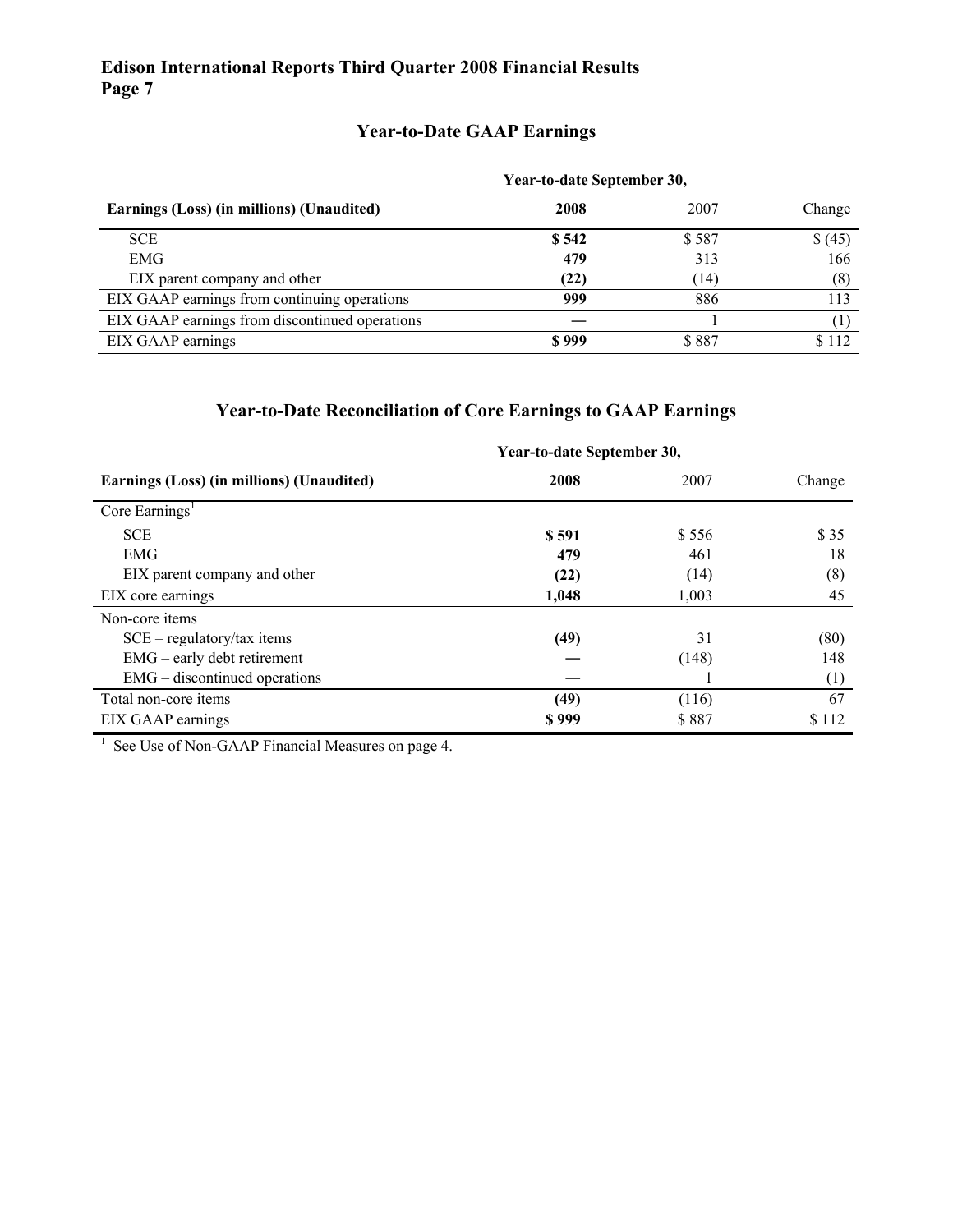# **Consolidated Statements of Income**

|                                                                | <b>Three Months Ended</b> |                    | <b>Nine Months Ended</b> |             |                   |               |       |
|----------------------------------------------------------------|---------------------------|--------------------|--------------------------|-------------|-------------------|---------------|-------|
|                                                                | September 30,             |                    |                          |             |                   | September 30, |       |
| In millions, except per-share amounts                          | 2008                      |                    | 2007                     |             | 2008              |               | 2007  |
|                                                                |                           |                    |                          | (Unaudited) |                   |               |       |
| Electric utility                                               | \$3,284                   | \$                 | 3,213                    | S.          | 8,388             | \$            | 7,895 |
| Nonutility power generation                                    | 813                       |                    | 711                      |             | 2,143             |               | 1,952 |
| Financial services and other                                   | 14                        |                    | 18                       |             | 45                |               | 55    |
| <b>Total operating revenue</b>                                 | 4,111                     |                    | 3,942                    |             | 10,576            |               | 9,902 |
| Fuel                                                           | 635                       |                    | 502                      |             | 1,725             |               | 1,425 |
| Purchased power                                                | 1,962                     |                    | 1,284                    |             | 3,111             |               | 2,431 |
| Provisions for regulatory adjustment clauses - net             | (737)                     |                    | (66)                     |             | (286)             |               | 189   |
| Other operation and maintenance                                | 1,025                     |                    | 1,013                    |             | 3,109             |               | 2,893 |
| Depreciation, decommissioning and amortization                 | 262                       |                    | 310                      |             | 893               |               | 937   |
| (Gain) on buyout of contract and (gain)/loss on sale of assets | (1)                       |                    | 1                        |             | (75)              |               |       |
| <b>Total operating expenses</b>                                | 3,146                     |                    | 3,044                    |             | 8,477             |               | 7,875 |
| <b>Operating income</b>                                        | 965                       |                    | 898                      |             | 2,099             |               | 2,027 |
| Interest and dividend income                                   | 9                         |                    | 40                       |             | 44                |               | 125   |
| Equity in income from partnerships and unconsolidated          |                           |                    |                          |             |                   |               |       |
| subsidiaries - net                                             | 31                        |                    | 35                       |             | 40                |               | 72    |
| Other nonoperating income                                      | 23                        |                    | 35                       |             | 78                |               | 75    |
| Interest expense - net of amounts capitalized                  | (176)                     |                    | (191)                    |             | (511)             |               | (577) |
| Loss on early extinguishment of debt                           |                           |                    |                          |             |                   |               | (241) |
| Other nonoperating deductions                                  | (82)                      |                    | (7)                      |             | (115)             |               | (31)  |
| <b>Income from continuing operations before tax and</b>        |                           |                    |                          |             |                   |               |       |
| minority interest                                              | 770                       |                    | 810                      |             | 1,635             |               | 1,450 |
| Income tax expense                                             | 277                       |                    | 263                      |             | 521               |               | 392   |
| Dividends on preferred and preference stock of utility         |                           |                    |                          |             |                   |               |       |
| not subject to mandatory redemption                            | 13                        |                    | 13                       |             | 38                |               | 38    |
| Minority interest                                              | 47                        |                    | 69                       |             | 77                |               | 134   |
| Income from continuing operations                              | 433                       |                    | 465                      |             | 999               |               | 886   |
| Income (loss) from discontinued operations – net of tax        | 6                         |                    | (4)                      |             | $\hspace{0.05cm}$ |               | 1     |
| Net income                                                     | 439<br>\$                 | $\mathbf{\hat{S}}$ | 461                      | $\mathbf S$ | 999               | \$            | 887   |
| Weighted-average shares of common stock outstanding            | 326                       |                    | 326                      |             | 326               |               | 326   |
| Basic earnings (loss) per common share:                        |                           |                    |                          |             |                   |               |       |
| Continuing operations                                          | 1.31<br>S                 | \$                 | 1.41                     | S.          | 3.03              | \$            | 2.69  |
| Discontinued operations                                        | 0.02                      |                    | (0.01)                   |             |                   |               |       |
| Total                                                          | $\sqrt{3}$ 1.33           | \$                 | 1.40                     |             | \$3.03            | \$            | 2.69  |
| Weighted-average shares, including effect of dilutive          |                           |                    |                          |             |                   |               |       |
| securities                                                     | 328                       |                    | 330                      |             | 329               |               | 331   |
| Diluted earnings (loss) per common share:                      |                           |                    |                          |             |                   |               |       |
| Continuing operations                                          | \$1.31                    | \$                 | 1.40                     |             | \$3.02            | \$            | 2.67  |
| Discontinued operations                                        | 0.02                      |                    | (0.01)                   |             |                   |               |       |
| <b>Total</b>                                                   | \$1.33                    | \$                 | 1.39                     |             | \$3.02            | $\mathbb S$   | 2.67  |
| Dividends declared per common share                            | \$0.305                   | \$                 | 0.29                     |             | \$0.915           | \$            | 0.87  |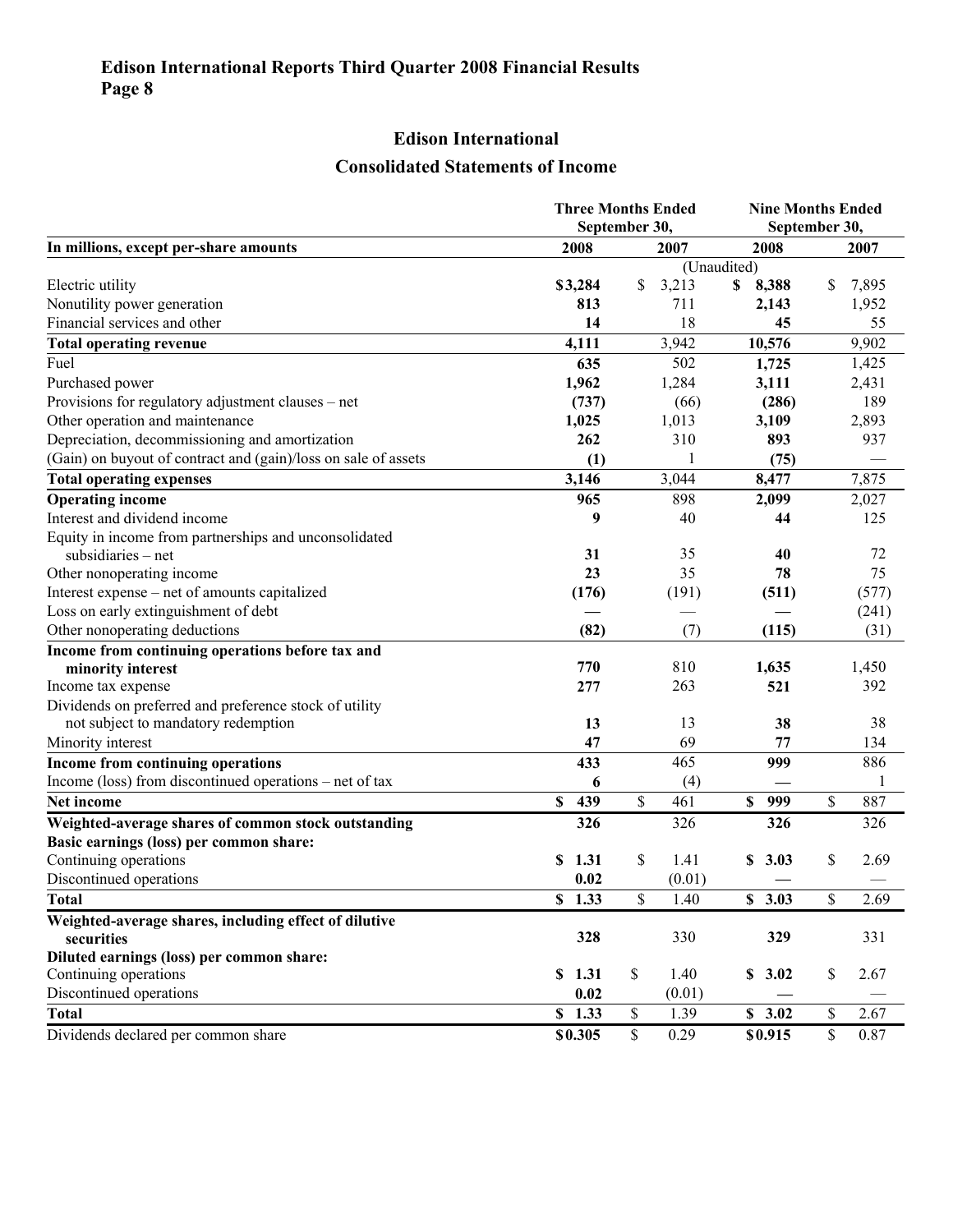# **Consolidated Balance Sheets**

| In millions                                                                                 |             | September 30,<br>2008 |    | December 31<br>2007 |  |
|---------------------------------------------------------------------------------------------|-------------|-----------------------|----|---------------------|--|
|                                                                                             | (Unaudited) |                       |    |                     |  |
| <b>ASSETS</b>                                                                               |             |                       |    |                     |  |
| Cash and equivalents                                                                        | \$          | 3,464                 | \$ | 1,441               |  |
| Short-term investments                                                                      |             | 23                    |    | 81                  |  |
| Receivables, less allowance of \$33 and \$34 for uncollectible accounts at respective dates |             | 1,339                 |    | 1,033               |  |
| Accrued unbilled revenue                                                                    |             | 518                   |    | 370                 |  |
| Fuel inventory                                                                              |             | 138                   |    | 116                 |  |
| Materials and supplies                                                                      |             | 376                   |    | 316                 |  |
| Derivative assets                                                                           |             | 232                   |    | 109                 |  |
| Restricted cash                                                                             |             | 3                     |    | 3                   |  |
| Margin and collateral deposits                                                              |             | 157                   |    | 121                 |  |
| Regulatory assets                                                                           |             | 454                   |    | 197                 |  |
| Accumulated deferred income taxes - net                                                     |             | 190                   |    | 167                 |  |
| Other current assets                                                                        |             | 189                   |    | 290                 |  |
| <b>Total current assets</b>                                                                 |             | 7,083                 |    | 4,244               |  |
| Nonutility property – less accumulated provision for depreciation of \$1,949 and \$1,765 at |             |                       |    |                     |  |
| respective dates                                                                            |             | 5,257                 |    | 4,906               |  |
| Nuclear decommissioning trusts                                                              |             | 2,855                 |    | 3,378               |  |
| Investments in partnerships and unconsolidated subsidiaries                                 |             | 260                   |    | 272                 |  |
| Investments in leveraged leases                                                             |             | 2,460                 |    | 2,473               |  |
| Other investments                                                                           |             | 110                   |    | 96                  |  |
| Total investments and other assets                                                          |             | 10,942                |    | 11,125              |  |
| Utility plant, at original cost:                                                            |             |                       |    |                     |  |
| Transmission and distribution                                                               |             | 19,776                |    | 18,940              |  |
| Generation                                                                                  |             | 1,820                 |    | 1,767               |  |
| Accumulated provision for depreciation                                                      |             | (5,526)               |    | (5,174)             |  |
| Construction work in progress                                                               |             | 1,970                 |    | 1,693               |  |
| Nuclear fuel, at amortized cost                                                             |             | 246                   |    | 177                 |  |
| <b>Total utility plant</b>                                                                  |             | 18,286                |    | 17,403              |  |
| Derivative assets                                                                           |             | 206                   |    | 122                 |  |
| Restricted cash                                                                             |             | 43                    |    | 48                  |  |
| Rent payments in excess of levelized rent expense under plant operating leases              |             | 878                   |    | 716                 |  |
| Regulatory assets                                                                           |             | 2,880                 |    | 2,721               |  |
| Other long-term assets                                                                      |             | 1,348                 |    | 1,144               |  |
| <b>Total long-term assets</b>                                                               |             | 5,355                 |    | 4,751               |  |

| <b>Total assets</b> | ۰п | .666<br>. | 27.52<br>مصر ب |
|---------------------|----|-----------|----------------|
|                     |    |           |                |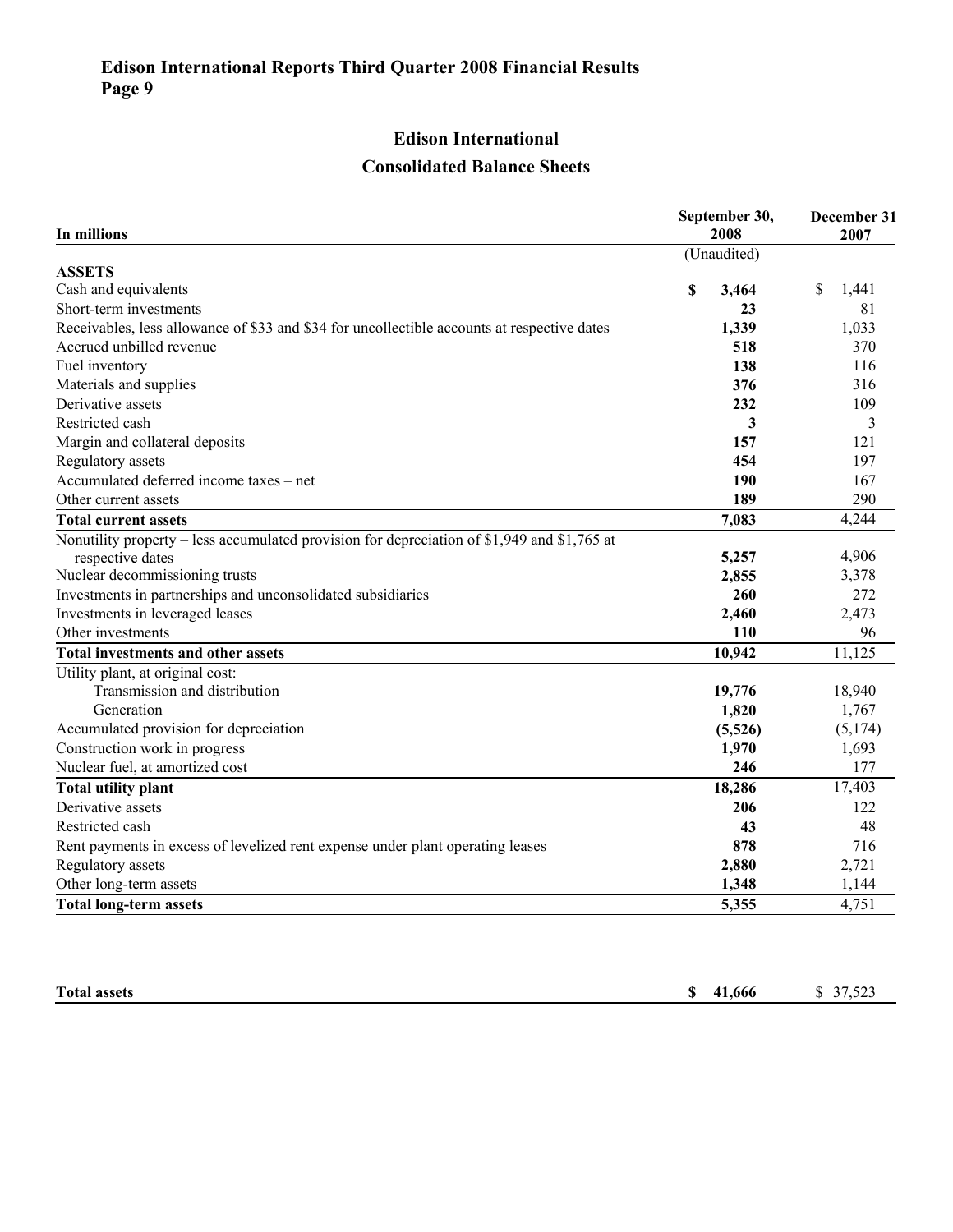# **Consolidated Balance Sheets**

| In millions, except share amounts                                             | September 30,<br>2008 | December 31<br>2007 |  |
|-------------------------------------------------------------------------------|-----------------------|---------------------|--|
|                                                                               | (Unaudited)           |                     |  |
| <b>LIABILITIES AND SHAREHOLDERS' EQUITY</b>                                   |                       |                     |  |
| Short-term debt                                                               | S<br>1,808            | \$<br>500           |  |
| Long-term debt due within one year                                            | 173                   | 18                  |  |
| Accounts payable                                                              | 939                   | 979                 |  |
| Accrued taxes                                                                 | 177                   | 49                  |  |
| Accrued interest                                                              | 211                   | 160                 |  |
| Counterparty collateral                                                       | 9                     | 42                  |  |
| Customer deposits                                                             | 227                   | 219                 |  |
| Book overdrafts                                                               | 298                   | 212                 |  |
| Derivative liabilities                                                        | 175                   | 125                 |  |
| Regulatory liabilities                                                        | 1,179                 | 1,019               |  |
| Other current liabilities                                                     | 931                   | 933                 |  |
| <b>Total current liabilities</b>                                              | 6,127                 | 4,256               |  |
| Long-term debt                                                                | 10,523                | 9,016               |  |
| Accumulated deferred income taxes - net                                       | 5,521                 | 5,196               |  |
| Accumulated deferred investment tax credits                                   | 185                   | 114                 |  |
| Customer advances                                                             | 134                   | 155                 |  |
| Derivative liabilities                                                        | 52                    | 101                 |  |
| Power-purchase contracts                                                      | 21                    | 22                  |  |
| Accumulated provision for pensions and benefits                               | 1,166                 | 1,089               |  |
| Asset retirement obligations                                                  | 2,997                 | 2,892               |  |
| Regulatory liabilities                                                        | 2,889                 | 3,433               |  |
| Other deferred credits and other long-term liabilities                        | 1,544                 | 1,595               |  |
| <b>Total deferred credits and other liabilities</b>                           | 14,509                | 14,597              |  |
| <b>Total liabilities</b>                                                      | 31,159                | 27,869              |  |
| Commitments and contingencies                                                 |                       |                     |  |
| <b>Minority interest</b>                                                      | 319                   | 295                 |  |
| Preferred and preference stock of utility not subject to mandatory redemption | 907                   | 915                 |  |
| Common stock, no par value (325,811,206 shares outstanding at each date)      | 2,263                 | 2,225               |  |
| Accumulated other comprehensive income (loss)                                 | 54                    | (92)                |  |
| Retained earnings                                                             | 6,964                 | 6,311               |  |
| Total common shareholders' equity                                             | 9,281                 | 8,444               |  |

| Total liabilities and shareholders' equity | 41.666 | 27.52<br>ے ب |
|--------------------------------------------|--------|--------------|
|                                            |        |              |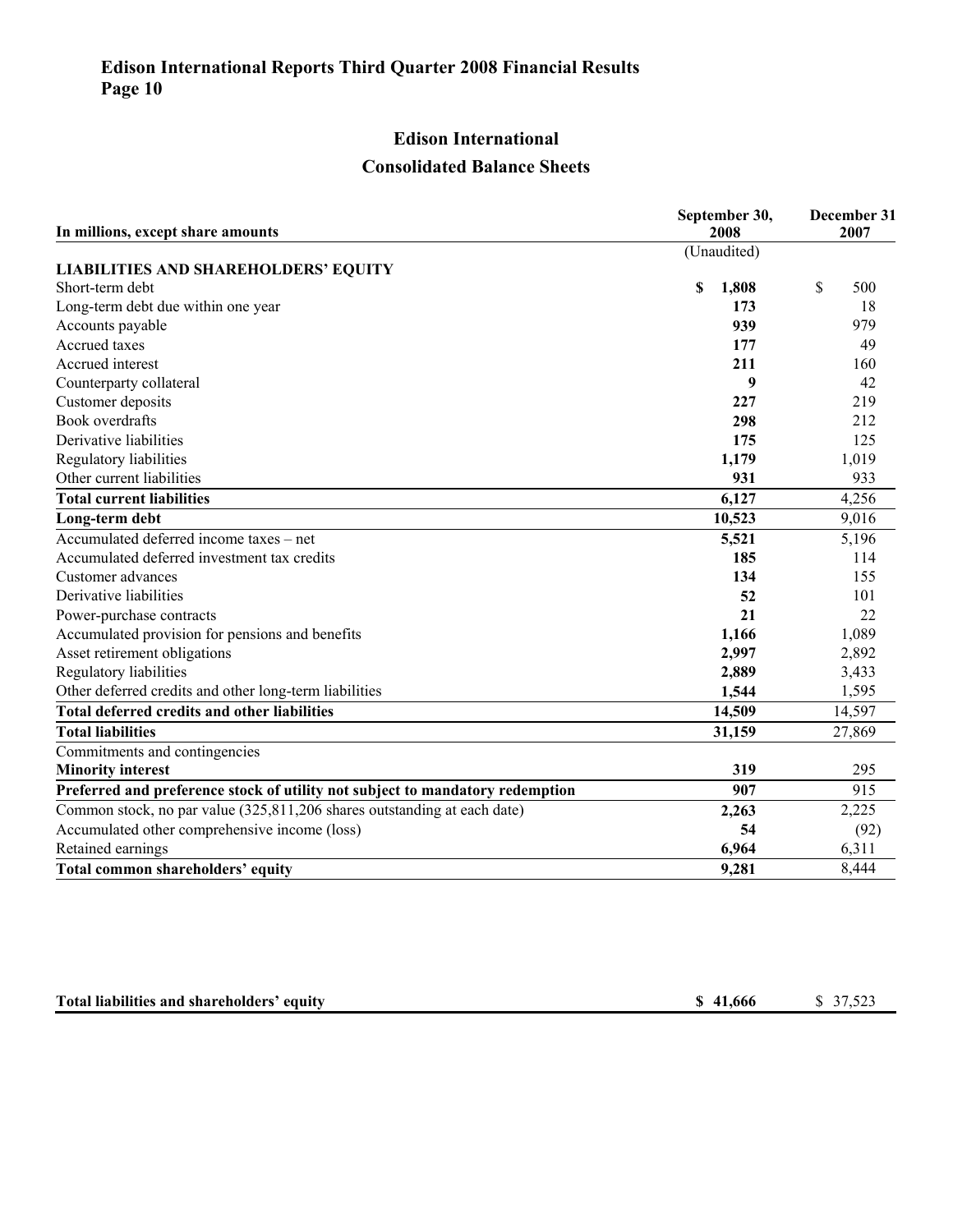# **Consolidated Statements of Cash Flows**

| In millions<br>2008<br>2007<br>(Unaudited)                                                   |         |
|----------------------------------------------------------------------------------------------|---------|
|                                                                                              |         |
|                                                                                              |         |
| Cash flows from operating activities:                                                        |         |
| \$<br>\$<br>999<br>Net income                                                                | 887     |
| Less: Income from discontinued operations                                                    | -1      |
| Income from continuing operations<br>999                                                     | 886     |
| Adjustments to reconcile to net cash provided by operating activities:                       |         |
| Depreciation, decommissioning and amortization<br>893                                        | 937     |
| Other-than-temporary impairment on nuclear decommissioning trusts<br>121                     | 42      |
| Other amortization<br>80                                                                     | 94      |
| Stock-based compensation<br>25                                                               | 28      |
| 77<br>Minority interest                                                                      | 134     |
| Deferred income taxes and investment tax credits<br>69                                       | (83)    |
| Equity in income from partnerships and unconsolidated subsidiaries<br>(40)                   | (72)    |
| (Gain) on buyout of contract and (gain)/loss on sale of assets<br>(75)                       |         |
| Income from leveraged leases<br>(39)                                                         | (46)    |
| Levelized rent expense<br>(162)                                                              | (161)   |
| Loss on early extinguishment of debt                                                         | 241     |
| Regulatory assets<br>(246)                                                                   | 312     |
| 122<br>Regulatory liabilities                                                                | 312     |
| Derivative assets<br>(60)                                                                    | 3       |
| Derivative liabilities<br>86                                                                 | (105)   |
| Other assets<br>(71)                                                                         | (25)    |
| Other liabilities<br>(14)                                                                    | 252     |
| Margin and collateral deposits – net of collateral received<br>(70)                          | 28      |
| Receivables and accrued unbilled revenue<br>(378)                                            | (467)   |
| Inventory and other current assets<br>18                                                     | (55)    |
| Book overdrafts<br>90                                                                        | 113     |
| Accrued interest and taxes<br>179                                                            | 366     |
| Accounts payable and other current liabilities<br>(16)                                       | (46)    |
| Distributions and dividends from unconsolidated entities<br>9                                | 43      |
| Operating cash flows from discontinued operations                                            | 1       |
| Net cash provided by operating activities<br>1,597                                           | 2,732   |
| Cash flows from financing activities:                                                        |         |
| Long-term debt issued<br>2,132                                                               | 2,930   |
| Premium paid on extinguishment of debt and long-term debt issuance costs<br>(15)             | (240)   |
| Long-term debt repaid<br>(246)<br>Bonds repurchased                                          | (3,061) |
| (212)<br>Preferred stock redeemed                                                            |         |
| (7)<br>Short-term debt financing-net<br>1,308                                                |         |
| Rate reduction notes repaid                                                                  | (178)   |
| Shares purchased for stock-based compensation<br>(57)                                        | (195)   |
| Proceeds from stock option exercises<br>23                                                   | 77      |
| Excess tax benefits related to stock-based awards<br>12                                      | 39      |
| Dividends to minority shareholders<br>(78)                                                   | (76)    |
| Dividends paid<br>(298)                                                                      | (283)   |
| Net cash provided (used) by financing activities<br>\$<br>$\boldsymbol{\mathsf{S}}$<br>2,562 | (987)   |